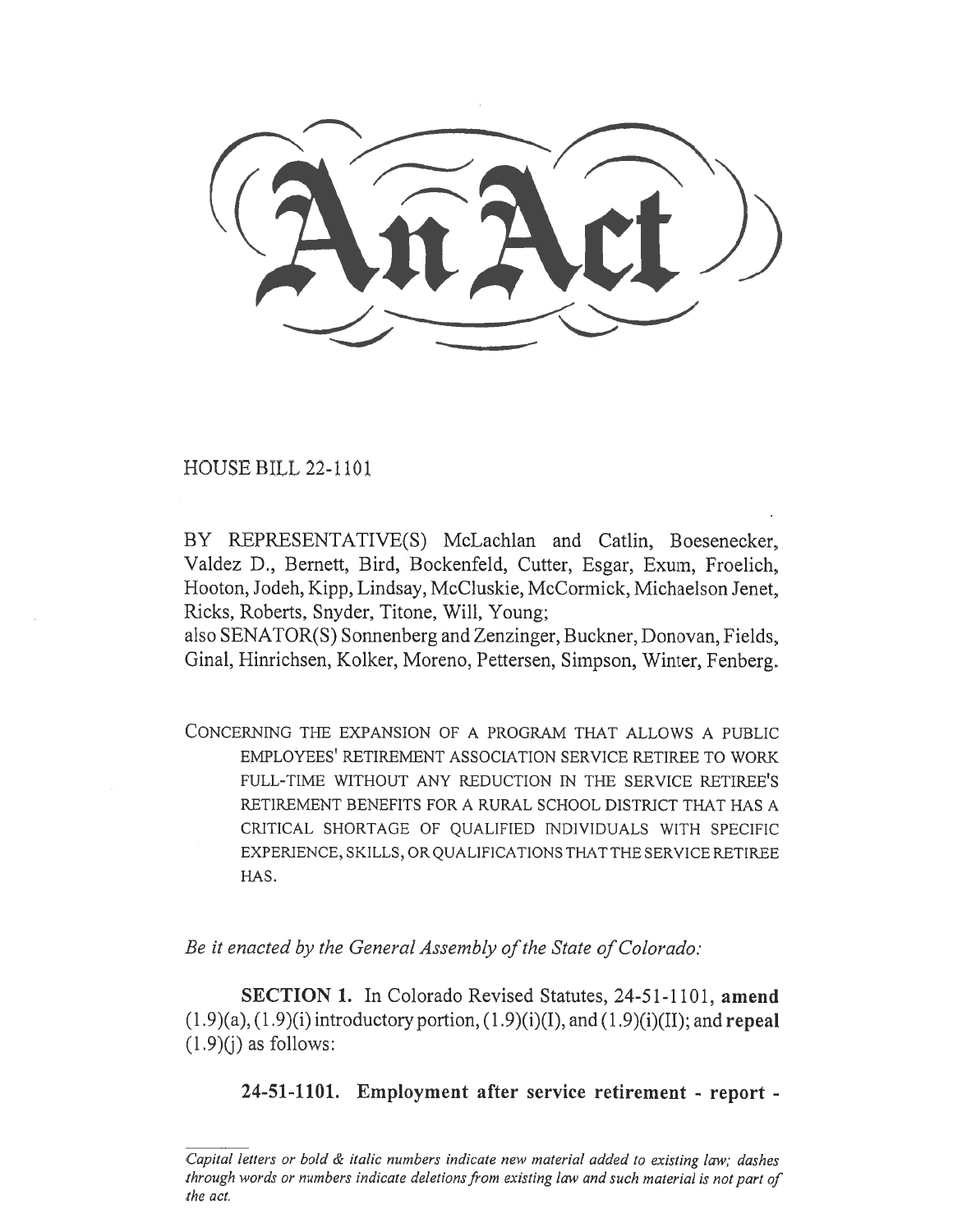definitions - repeal.  $(1.9)$  (a) (I) Subject to the provisions of subsection (1.9)(h) of this section, a service retiree who is a teacher, a school bus driver, or a school food services cook, A SCHOOL NURSE, OR A PARAPROFESSIONAL, AS DEFINED IN SECTION 22-60.3-102 (9), and is hired pursuant to subsection (1.9)(b) of this section by an employer in the school division of the association that satisfies the criteria specified in subsection (1.9)(a)(II) of this section may receive salary without reduction in benefits for any length of employment in a calendar year if the service retiree has not worked for any employer, as defined in section 24-51-101 (20), during the month of the effective date of retirement. A service retiree described in this subsection (1.9)(a) who works for any employer, as defined in section 24-51-101 (20), during the month of the effective date of retirement shall be subject to a reduction in benefits as provided in section 24-51-1102 (2).

(II) The provisions of this subsection (1.9) apply only if:

, (A) The employer in the school division of the association that hires the service retiree is a rural school district as determined by the department of education based on the geographic size of the school district and the distance of the school district from the nearest large, urbanized area, A BOARD OF COOPERATIVE SERVICES, AS DEFINED IN SECTION 22-5-103 (2), OR A CHARTER SCHOOL, AS DEFINED IN SECTION 22-5-119 (3)(d), THAT IS LOCATED WITHIN A RURAL SCHOOL DISTRICT and, IF THE EMPLOYER IS A SCHOOL DISTRICT, the school district enrolls six thousand five hundred students or fewer in kindergarten through twelfth grade;

(B) The school district, BOARD OF COOPERATIVE SERVICES, OR CHARTER SCHOOL hires the service retiree for the purpose of providing classroom instruction or school bus transportation to students enrolled by the district, ENROLLED BY ONE OR MORE OF THE DISTRICTS SERVED BY THE BOARD OF COOPERATIVE SERVICES, OR ENROLLED BY THE CHARTER SCHOOL, or for the purpose of being a school food services cook, A SCHOOL NURSE, OR A PARAPROFESSIONAL, AS DEFINED IN SECTION 22-60.3-102 (9); and

(C) The school district, BOARD OF COOPERATIVE SERVICES, OR CHARTER SCHOOL determines that there is a critical shortage of qualified teachers, school bus drivers, or school food services cooks, SCHOOL NURSES, OR PARAPROFESSIONALS, AS DEFINED IN SECTION 22-60.3-102 (9), as applicable, and that the service retiree has specific experience, skills, or qualifications that would benefit the district, BOARD OF COOPERATIVE

## PAGE 2-HOUSE BILL 22-1101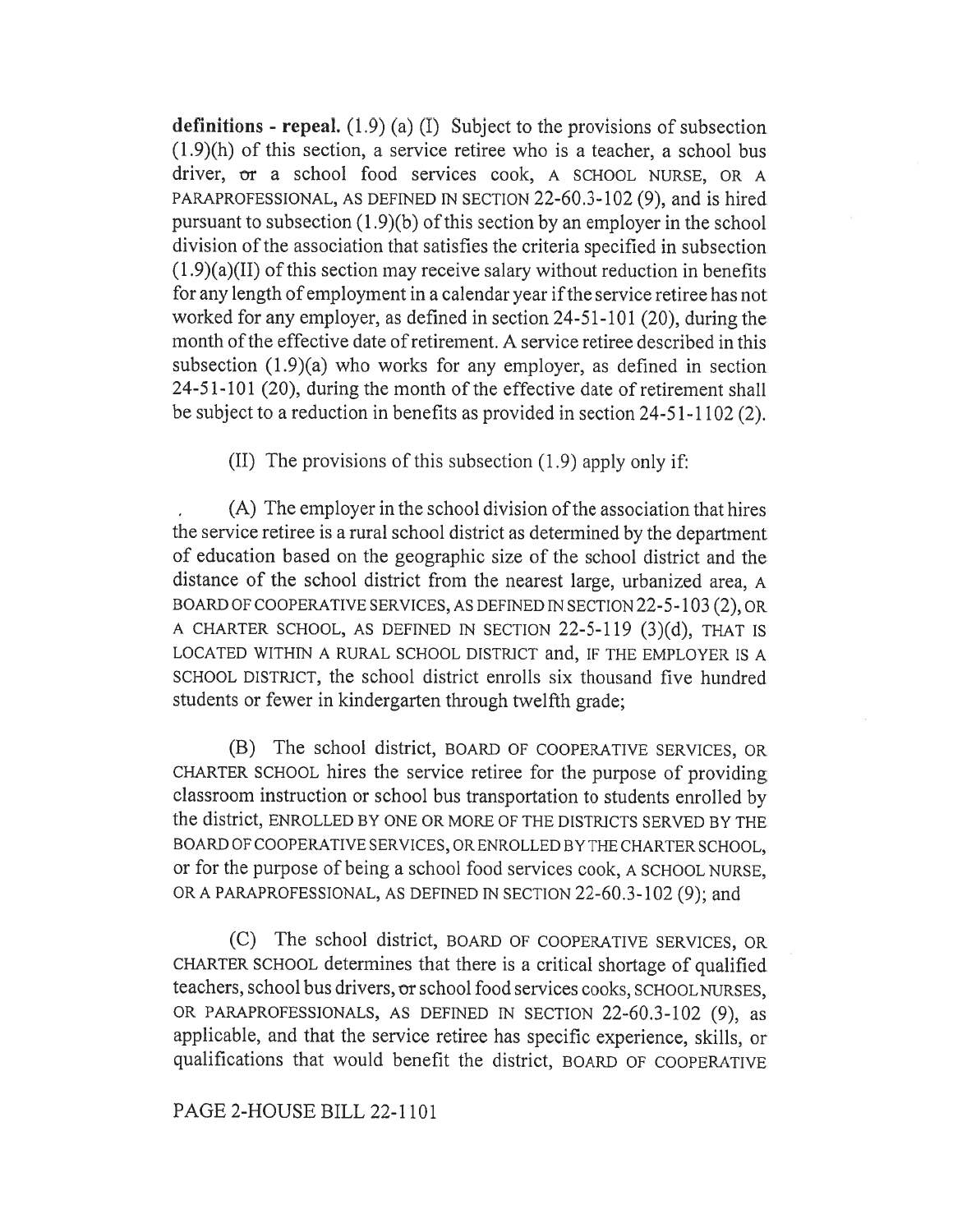SERVICES, OR CHARTER SCHOOL.

(i) On or before  $\frac{1}{2020}$  DECEMBER 1, 2025, AND ON OR BEFORE DECEMBER 1 OF EACH FIFTH YEAR THEREAFTER, the association shall submit a report to the finance committees of the house of representatives and the senate, or any successor committees, regarding the employment after service retirement provisions of this subsection (1.9). NOTWITHSTANDING THE REQUIREMENT IN SECTION 24-1-136 (11)(a)(I), THE REQUIREMENT TO SUBMIT THE REPORT REQUIRED IN THIS SUBSECTION (1.9)(i) CONTINUES INDEFINITELY. The employers in the school division of the association that employ teachers, school bus drivers, or school food services cooks, SCHOOL NURSES, OR PARAPROFESSIONALS, AS DEFINED IN SECTION 22-60.3-102 (9), pursuant to this subsection (1.9) shall provide information requested by the association for the purposes of the report. The report shall include:

(I) The number of teachers, school bus drivers, and school food services cooks, SCHOOL NURSES, AND PARAPROFESSIONALS, AS DEFINED IN SECTION 22-60.3-102 (9), who have been employed after service retirement pursuant to this subsection (1.9) as of the date of the report;

(II) The extent to which this subsection (1.9) has helped employers in the school division address teacher, school bus driver, and school food services cook, SCHOOL NURSE, AND PARAPROFESSIONAL, AS DEFINED IN SECTION 22-60.3-102 (9), shortages;

(j) This subsection  $(1.9)$  is repealed, effective July 1, 2023.

SECTION 2. Safety clause. The general assembly hereby finds,